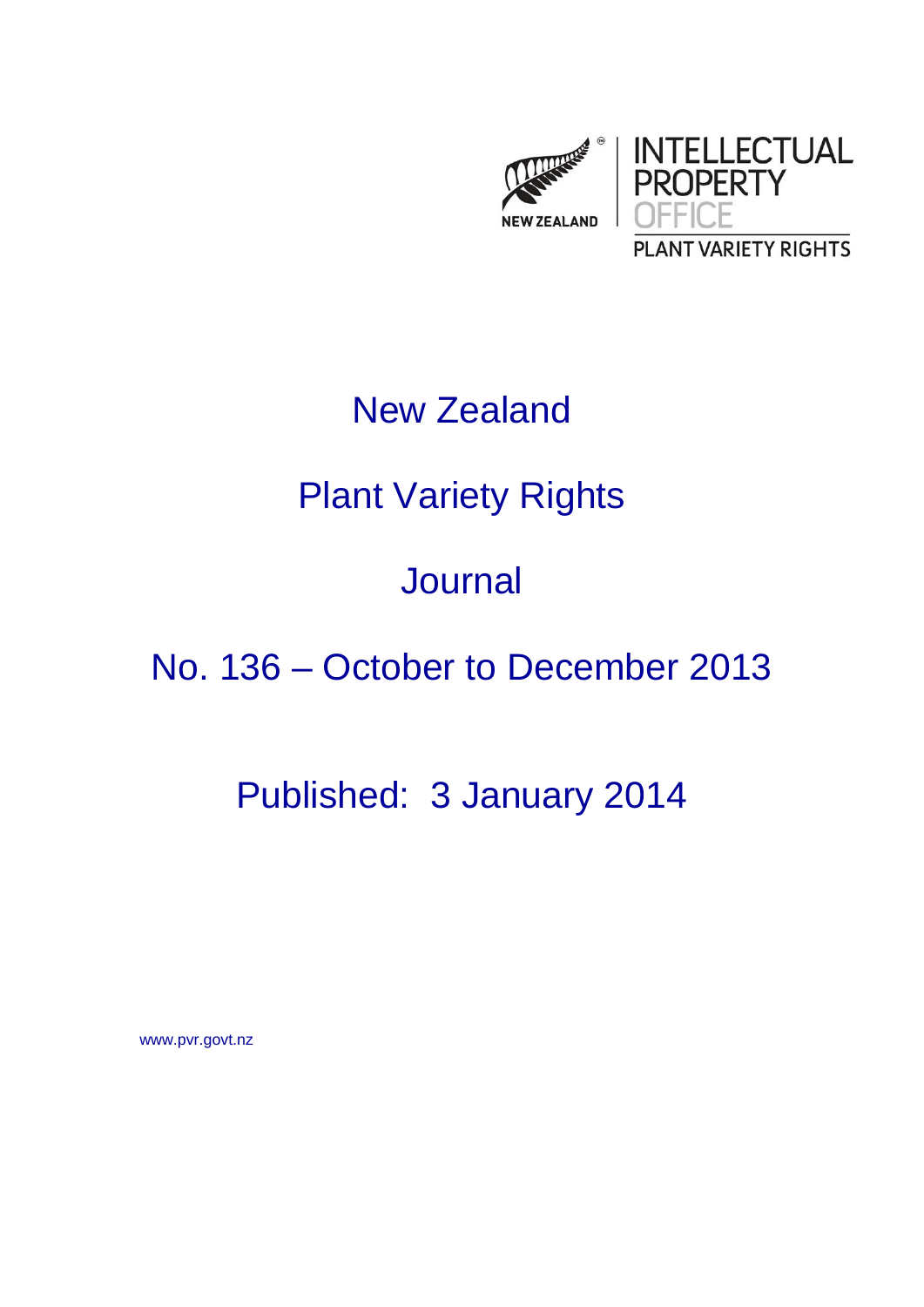#### I. GENERAL INFORMATION

### I.A PLANT VARIETY RIGHTS VALID IN NEW ZEALAND AS AT 31 DECEMBER 2013

The Office provides the list of all plant variety rights valid in New Zealand as at 31 December through the online case management system. To find a list of all plant variety rights currently at Granted status:

- 1. Go to the Search Plant Variety Right(s) screen
- 2. Select Advanced Search. The advance search fields display
- 3. Select Case Status. The Select case status window displays.
- 4. Tick the Granted status description then Select. You will return to the Search Plant Variety Right(s) screen and the Granted status will show as your search criteria.
- 5. Select the **Search** button at the bottom of the screen. A list of cases that match your criteria displays.

You can choose to select some, none or all search results to be emailed to you. Enter your email address and the select either the Excel of PDF report. The PDF report will give you a full summary of each IP in your search results.

I.B CLOSING DATES – NOTICE TO BREEDERS ENTERING VARIETIES IN CENTRAL DUS TRIALS

CONDUCTED BY THE PVR OFFICE

You will need to meet the following deadlines in order to have your variety included in the central trials to be established in 2014.

Grasses - Make application by 1 February 2014.

Roses - Make application by 31 March 2014.

Winter cereals - Make application by 15 April 2014.

### I.C UPDATED AND NEW TECHNICAL QUESTIONNAIRES ON THE WEBSITE

The technical questionnaire for:

- Avocado (Persea americana Mill.)
- Blackberry (Rubus subgenus Eubatus Focke)
- Coral Bells (Heuchera L.)
- Cosmos (Cosmos Cav.)
- Dianthus, Carnation, Pink (Dianthus L.)
- Flax Lily (*Dianella* Lam ex Juss.)
- Raspberry (Rubus idaeus L.)

have been added and each is now available on the website.

The technical questionnaire for: